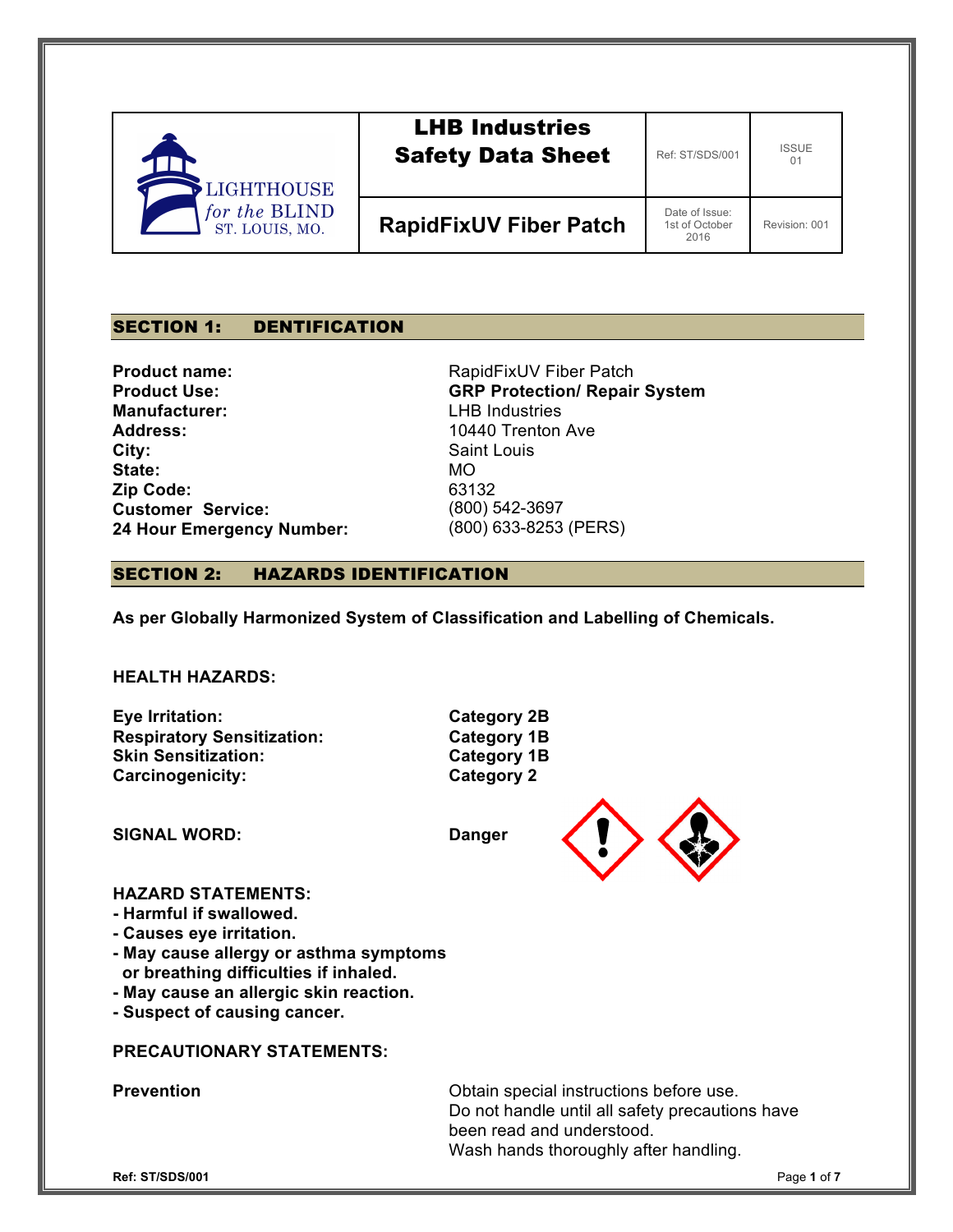|                  | Avoid breathing dust or vapors.<br>Contaminated work clothing must not be allowed out<br>of the work place.<br>Wear protective gloves/protective clothing/eye<br>protection/face protection.         |
|------------------|------------------------------------------------------------------------------------------------------------------------------------------------------------------------------------------------------|
| <b>Response:</b> | <b>If swallowed:</b> Call a Poison Center/Doctor if<br>you feel unwell.                                                                                                                              |
|                  | If in your eyes: Rinse cautiously with water for<br>several minutes. Remove contact lenses, if present<br>and easy to do. Continue rinsing.<br>If irritation persists: Get medical Advice/Attention. |
|                  | If on skin: Wash with plenty of soap and water.                                                                                                                                                      |
|                  | If skin irritation or rash occurs:<br>Get medical Advice/Attention.                                                                                                                                  |
|                  | Wash contaminated clothing before reuse.                                                                                                                                                             |
|                  | If exposed or concerned: Get medical<br>advice/attention                                                                                                                                             |
| <b>STORAGE:</b>  | <b>See Section 7</b>                                                                                                                                                                                 |
| <b>DISPOSAL:</b> | Dispose of contents/container in accordance<br>with Local/Regional/Regulations.                                                                                                                      |

# **SECTION 3: COMPOSITION / INFORMATION ON INGREDIENTS**

**Ingredient Name:** Fiberglass **Ingredient Percentage:** 20 – 25% **ACGIH TLV TWA:** N/A

**Ingredient Name:** Mineral Fillers<br> **Ingredient Percentage:** 45 – 50% **Ingredient Percentage: ACGIH TLV TWA:** N/A

**Ingredient Name:** Polyester Resin **Ingredient Percentage:** 18 – 23%<br> **ACGIH TLV TWA:** N/A **ACGIH TLV TWA:** 

**Ingredient Name:** Styrene Monomer **Ingredient Percentage:** 0.6% by weight **CAS:** 100425

**OSHA PEL TWA:** 100 ppm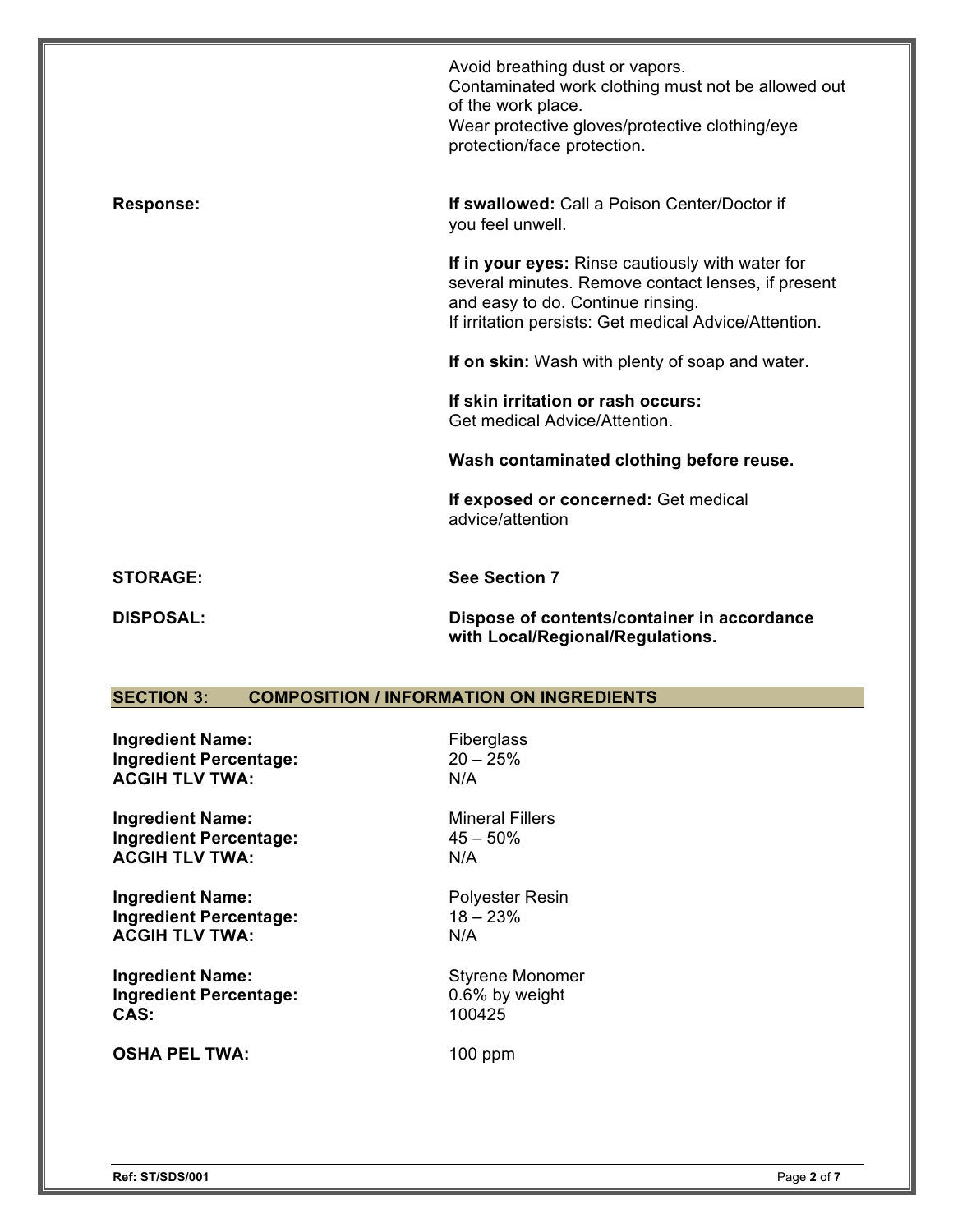## **SECTION 4: FIRST AID MEASURES**

| <b>General Advice:</b><br>Skin: | Avoid contact with skin and eyes.<br>Wash off immediately with soap and plenty of water.                     |
|---------------------------------|--------------------------------------------------------------------------------------------------------------|
| <b>Eye Contact:</b>             | Flush with plenty of water. Consult a physician. Show<br>this Safety Data Sheet to the doctor in attendance. |
| Inhalation:                     | Remove to fresh air.                                                                                         |

### **SECTION 5: FIRE – FIGHTING MEASURES**

**Flammable Limits in Air,** Flash Point: 840° F **Autoignition Temp:** N/A

**(% by volume):** LEL 6.6% UEL 0.9% (Styrene) **Extinguishing Media:** H20, CO2, or dry chemical. **Fire Fighting Instructions:** Recommended protective clothing, full face selfcontained MSHA/NIOSH approved breathing apparatus.

**Unusual Fire and Explosive** Hazards: None

### **SECTION 6: ACCIDENTAL RELEASE MEASURES**

**Personal Precautions:** Avoid contact with skin and eyes

**Environmental Precautions:** Do not let product enter drains

**Methods For Cleaning Up:** RapidFixUV Fiber Patch is a flexible solid and cannot leak or spill. In case of accidental release, source of ignition should be removed and the product placed in containers such as covered steel drums to await disposal. Wear appropriate personal protective equipment.

### **SECTION 7: HANDLING AND STORAGE**

**Handling:** Use only in well ventilated areas. Keep away from heat and sources of ignition. Follow general industrial hygiene practice.

**Storage: For maximum storage life and to maintain material** workability, store below 72º F (22º C). Material is packaged in special bags impermeable to styrene. Do not puncture bag. Re seal after partial use.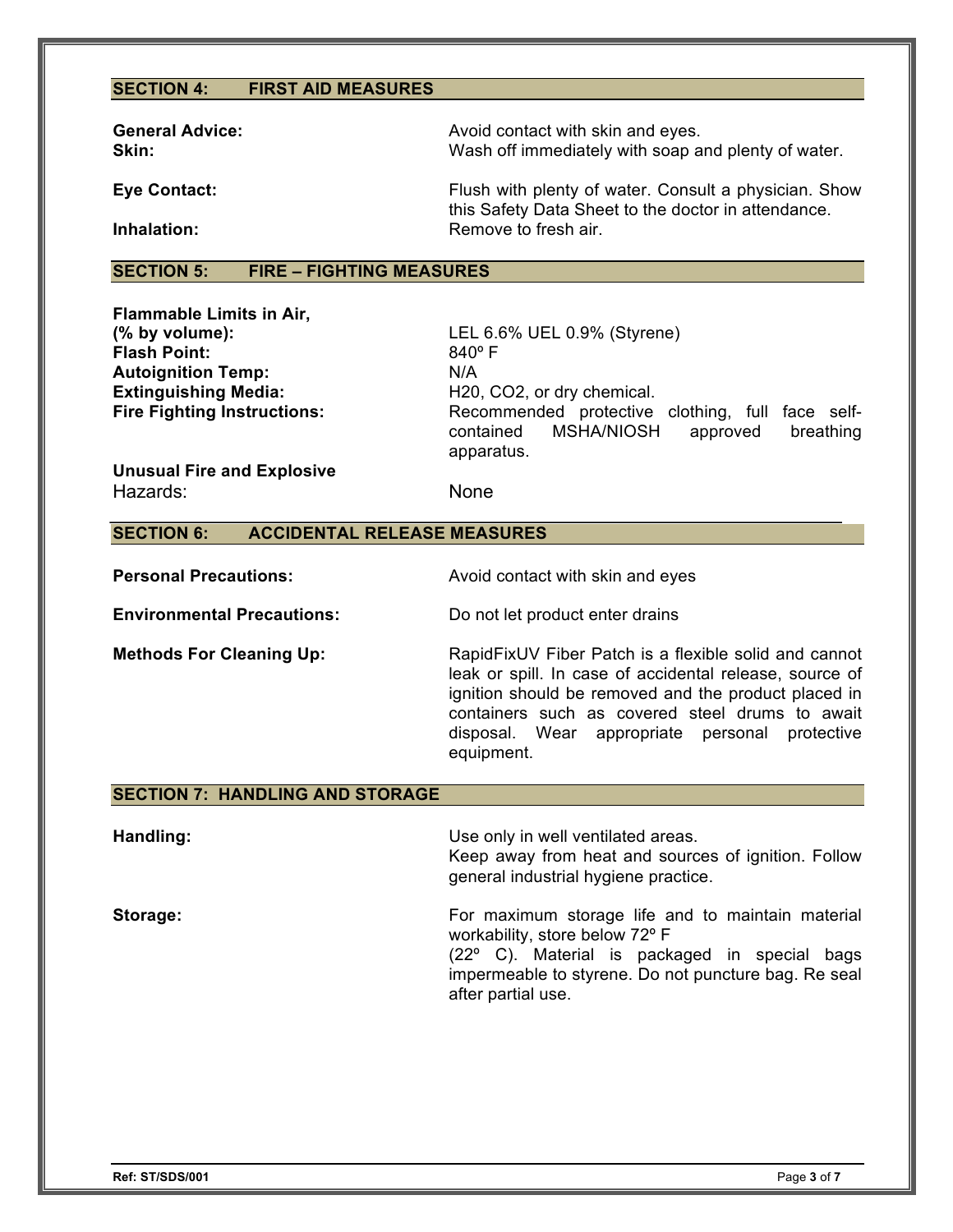# **SECTION 8: EXPOSURE CONTROLS/PERSONAL PROTECTION**

| <b>Engineering Controls:</b>                      | Engineering controls are not necessary if good<br>hygiene practices are followed. Before eating, drinking<br>or smoking wash face and hands thoroughly with soap<br>unnecessary skin contact.<br>water. Avoid<br>and<br>Impervious gloves and apron are recommended to<br>prevent skin contact. For operations where eye or face<br>contact can occur, wear eye protection such as<br>chemical or splash proof goggles or face shield.<br>Where exposures are below the permissible exposure<br>limit (PEL), no respiratory protection is required.<br>Where exposures exceed the PEL, use respirator<br>approved by NIOSH for the material and level of<br>exposure. See "Guide to Industrial Respiratory<br>Protection" (NIOSH). Cutting, grinding or sanding of<br>parts fabricated after curing of this material may<br>create respirable dust particles. Respiratory protection<br>appropriate for this dust may be required. Refer to the<br>regulated component section for potential hazardous<br>components in dust. Gloves, long sleeved shirt and<br>safety glasses are recommended to prevent contact<br>with any dust particles generated. |
|---------------------------------------------------|---------------------------------------------------------------------------------------------------------------------------------------------------------------------------------------------------------------------------------------------------------------------------------------------------------------------------------------------------------------------------------------------------------------------------------------------------------------------------------------------------------------------------------------------------------------------------------------------------------------------------------------------------------------------------------------------------------------------------------------------------------------------------------------------------------------------------------------------------------------------------------------------------------------------------------------------------------------------------------------------------------------------------------------------------------------------------------------------------------------------------------------------------------|
| <b>Ventilation requirements:</b>                  | N/A if TLV/PEL not exceeded. It is recommended that<br>all dust control equipment such as local exhaust<br>ventilation and material transport systems involved in<br>handling of this product contain explosion relief vents<br>or an explosion suppression system or an oxygen -<br>deficient environment.                                                                                                                                                                                                                                                                                                                                                                                                                                                                                                                                                                                                                                                                                                                                                                                                                                             |
|                                                   | Ensure that dust handling systems such as exhaust<br>ducts, dust collectors, vessels and processing<br>equipment are designed in a manner to prevent the<br>escape of dust into the work area.                                                                                                                                                                                                                                                                                                                                                                                                                                                                                                                                                                                                                                                                                                                                                                                                                                                                                                                                                          |
|                                                   | Use only appropriately classified electrical equipment<br>and powered industrial trucks.                                                                                                                                                                                                                                                                                                                                                                                                                                                                                                                                                                                                                                                                                                                                                                                                                                                                                                                                                                                                                                                                |
| <b>Personal Protective Equipment:</b>             |                                                                                                                                                                                                                                                                                                                                                                                                                                                                                                                                                                                                                                                                                                                                                                                                                                                                                                                                                                                                                                                                                                                                                         |
| Eye / face protection:                            | Safety glasses / goggles to protect against dry<br>particles.                                                                                                                                                                                                                                                                                                                                                                                                                                                                                                                                                                                                                                                                                                                                                                                                                                                                                                                                                                                                                                                                                           |
| <b>Skin protection:</b>                           | Impervious and abrasion resistant.                                                                                                                                                                                                                                                                                                                                                                                                                                                                                                                                                                                                                                                                                                                                                                                                                                                                                                                                                                                                                                                                                                                      |
| <b>Respiratory protection:</b>                    | None if TLV / PEL not exceeded.                                                                                                                                                                                                                                                                                                                                                                                                                                                                                                                                                                                                                                                                                                                                                                                                                                                                                                                                                                                                                                                                                                                         |
| Other protective clothing or<br><b>Equipment:</b> | None - recommend using good industrial hygiene.                                                                                                                                                                                                                                                                                                                                                                                                                                                                                                                                                                                                                                                                                                                                                                                                                                                                                                                                                                                                                                                                                                         |
| <b>Work hygienic practices:</b>                   | None. Recommend using good industrial hygiene<br>practices.                                                                                                                                                                                                                                                                                                                                                                                                                                                                                                                                                                                                                                                                                                                                                                                                                                                                                                                                                                                                                                                                                             |
| Ref: ST/SDS/001                                   | Page 4 of 7                                                                                                                                                                                                                                                                                                                                                                                                                                                                                                                                                                                                                                                                                                                                                                                                                                                                                                                                                                                                                                                                                                                                             |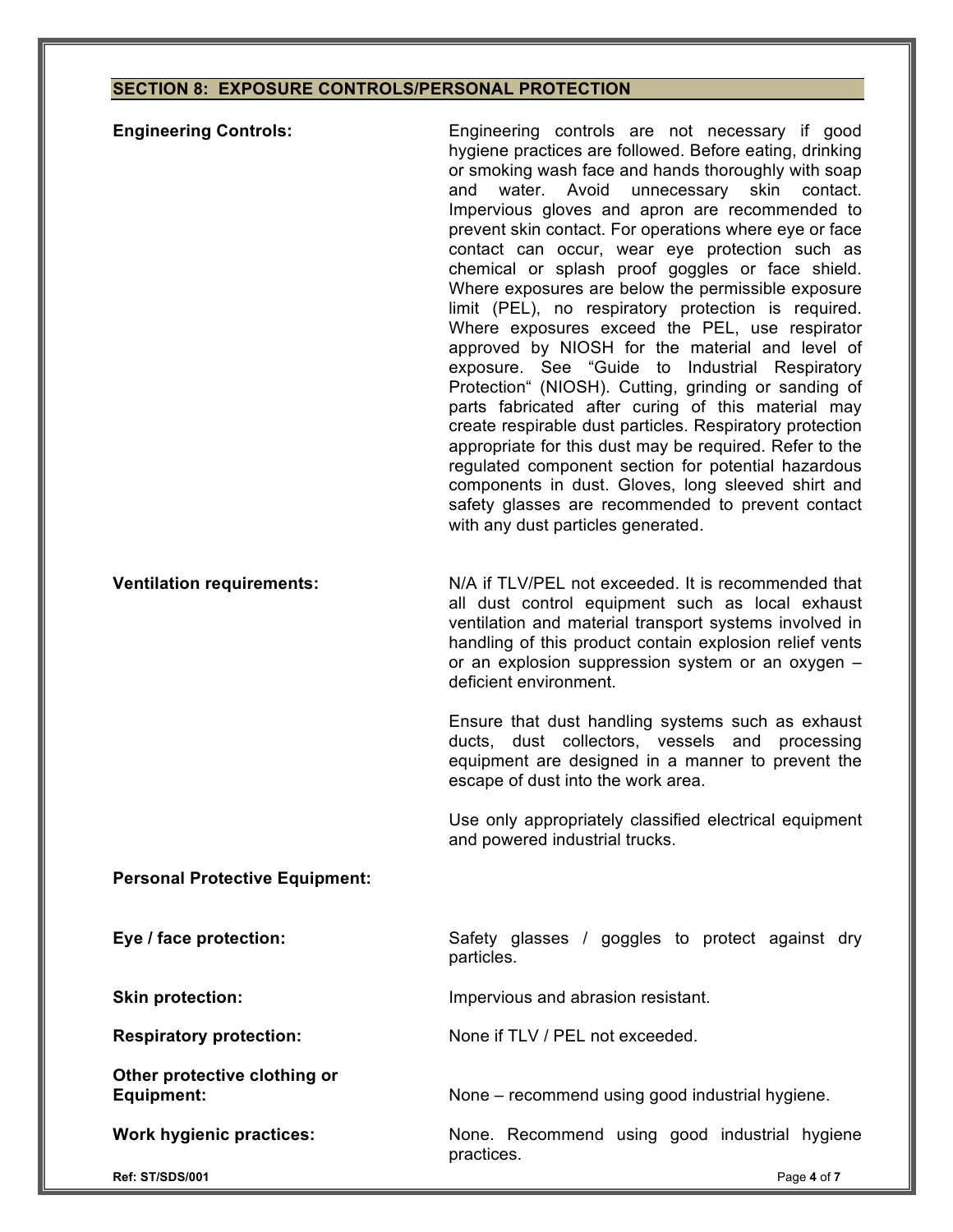# **SECTION 9: PHYSICAL AND CHEMICAL PROPERTIES**

| <b>Appearance:</b>                   | A soft, tacky material of various colours |
|--------------------------------------|-------------------------------------------|
| Odour:                               | Sweet                                     |
| <b>Odour Threshold:</b>              | Low                                       |
| pH:                                  | N/A                                       |
| <b>Melting point:</b>                | N/A                                       |
| <b>Boiling point/freezing point:</b> | N/A                                       |
| <b>Flash Point:</b>                  | $840^\circ$ F                             |
| <b>Evaporation rate:</b>             | 0.00                                      |
| <b>Flammability:</b>                 | Self-extinguishing. Does not hold a flame |
| Upper / lower flammability or        |                                           |
| <b>Explosive limits:</b>             | N/A                                       |
| Vapour pressure:                     | 4.5 (styrene)                             |
| <b>Vapour density:</b>               | 3.6 (styrene)                             |
| <b>Relative density:</b>             | N/A                                       |
| <b>Solubility in water:</b>          | Not soluble in water                      |
| Partition coefficient: n-octanol/    |                                           |
| Water:                               | N/A                                       |
| Auto-ignition temperature:           | N/A                                       |
| <b>Decomposition temperature:</b>    | N/A                                       |
| <b>Viscosity:</b>                    | Solid state                               |

# **SECTION 10: STABILITY AND REACTIVITY**

| Stability:                                                           | Stable under normal conditions                             |
|----------------------------------------------------------------------|------------------------------------------------------------|
| <b>Conditions to Avoid:</b>                                          | High temperatures, direct UV light.                        |
| Incompatibility:                                                     | Oxidizing agents                                           |
| Hazardous decomposition products:                                    | Carbon dioxides                                            |
| <b>Hazardous polymerization:</b><br><b>Polymerization conditions</b> | Not likely under normal conditions                         |
| <b>Conditions to avoid:</b>                                          | High temperatures and direct UV light in uncured<br>state. |

# **SECTION 11: TOXICOLOGICAL INFORMATION**

| <b>General toxicological info:</b> | Hazard Identification. Toxicological Information on the<br>Osha Regulated Components of this product are as<br>follows:                                                                                                                                                                                                                                                                                                                      |
|------------------------------------|----------------------------------------------------------------------------------------------------------------------------------------------------------------------------------------------------------------------------------------------------------------------------------------------------------------------------------------------------------------------------------------------------------------------------------------------|
|                                    | Styrene has an acute oral LD50 (RAT) of 5 g/kg. The<br>inhalation LC50 (RAT) is 24 mg/l following a 4-hour<br>exposure. Acute overexposure to styrene vapour may<br>cause moderate eye and nasal irritation as well as<br>drowsiness, headache and central nervous system<br>depression. Styrene is a moderate skin and eye<br>irritant. Styrene has been shown to cause lung tumors<br>in mice. Epidemiological studies of styrene exposure |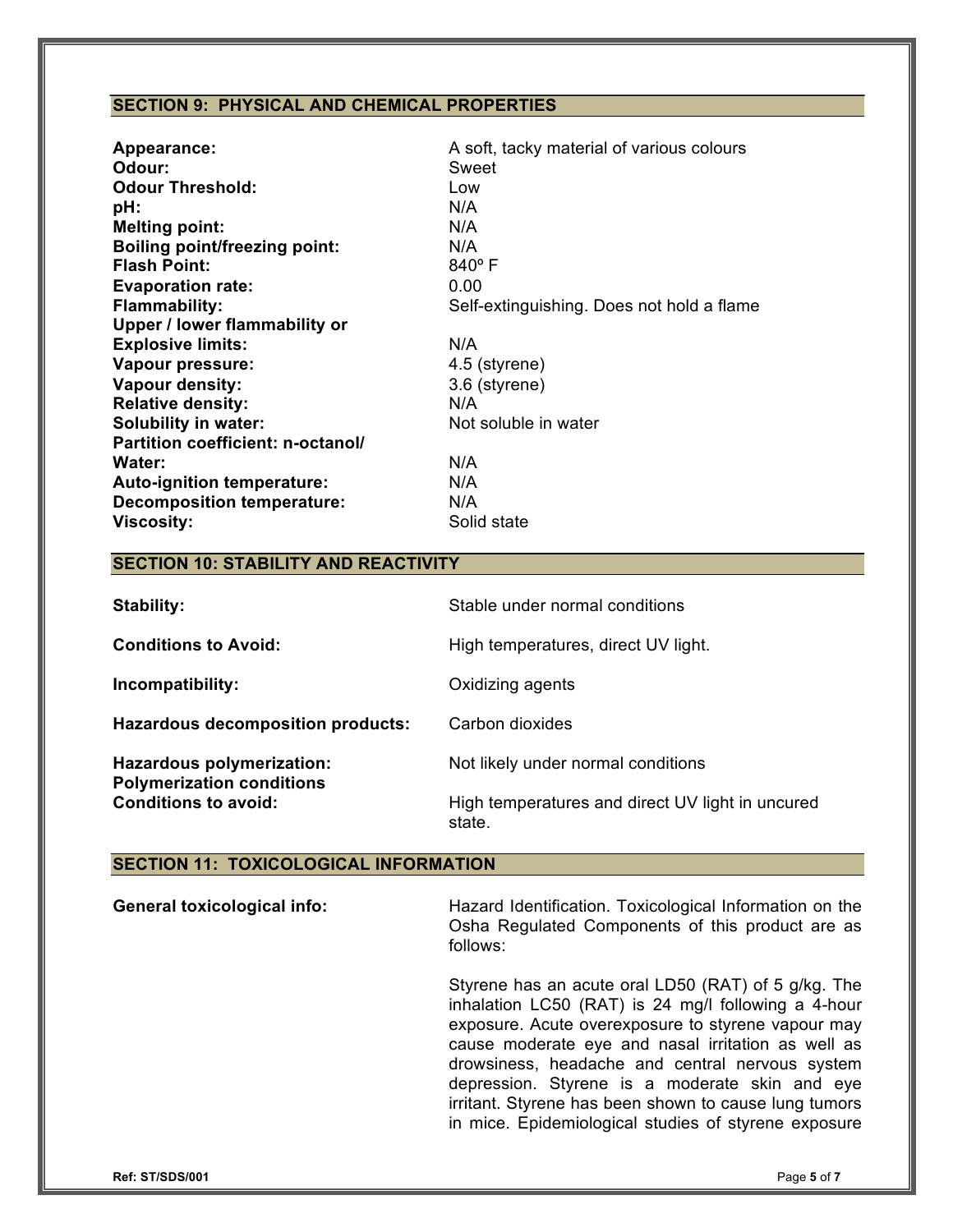in humans is not conclusive due to the inadequate control of variables.

Acute oral (RAT) and dermal (RABBIT) LD (50) values are estimated to greater than 5,000 mg/kg and greater than 2,000 mg/kg, respectively. The 4-hour inhalation LC 50 (RAT) value is estimated to be greater than 20 mg/l. Direct contact with this material may cause minimal eye and skin irritation. Inhalation overexposure may cause irritation of the respiratory tract and eyes. Refer to section 11 for Toxicology information on the sha Regulated Components of this product. Inhalation overexposure to Zinc Stearate, Alumina Trihydrate, Kaolin, Calcium Metasilicate, Glass, Mica, Fiberglass, Cellulose, Iron Oxide, Carbon Black, and Talc may cause respiratory congestion and irritation.

Carcinogenicity of Styrene **IARC Group 2B Carcinogen.** 

**SECTION 12: ECOLOGICAL INFORMATION**

No Applicable Information was found.

### **SECTION 13: DISPOSAL CONSIDERATIONS**

**Disposable considerations:** Cure waste material by exposing to UV light (sunlight or artificial) and dispose of as non-hazardous solid waste as per local regulations.

### **SECTION 14: TRANSPORT INFORMATION**

**UN number:** Not applicable **Packaging Group:** Not applicable **ADR/RID:** Not applicable **ICAO/IATA:** Not applicable

**IMDG Code:** Not applicable **Stow away from foodstuffs:** Yes **Marine Pollutant:** Non-hazardous for transport

#### **SECTION 15: REGULATORY INFORMATION**

**US Federal regulations:** US TSCA: This product is manufactured in compliance with all provisions of the toxic substances Act, 15 U.S.C. 2601 ET.SEQ.